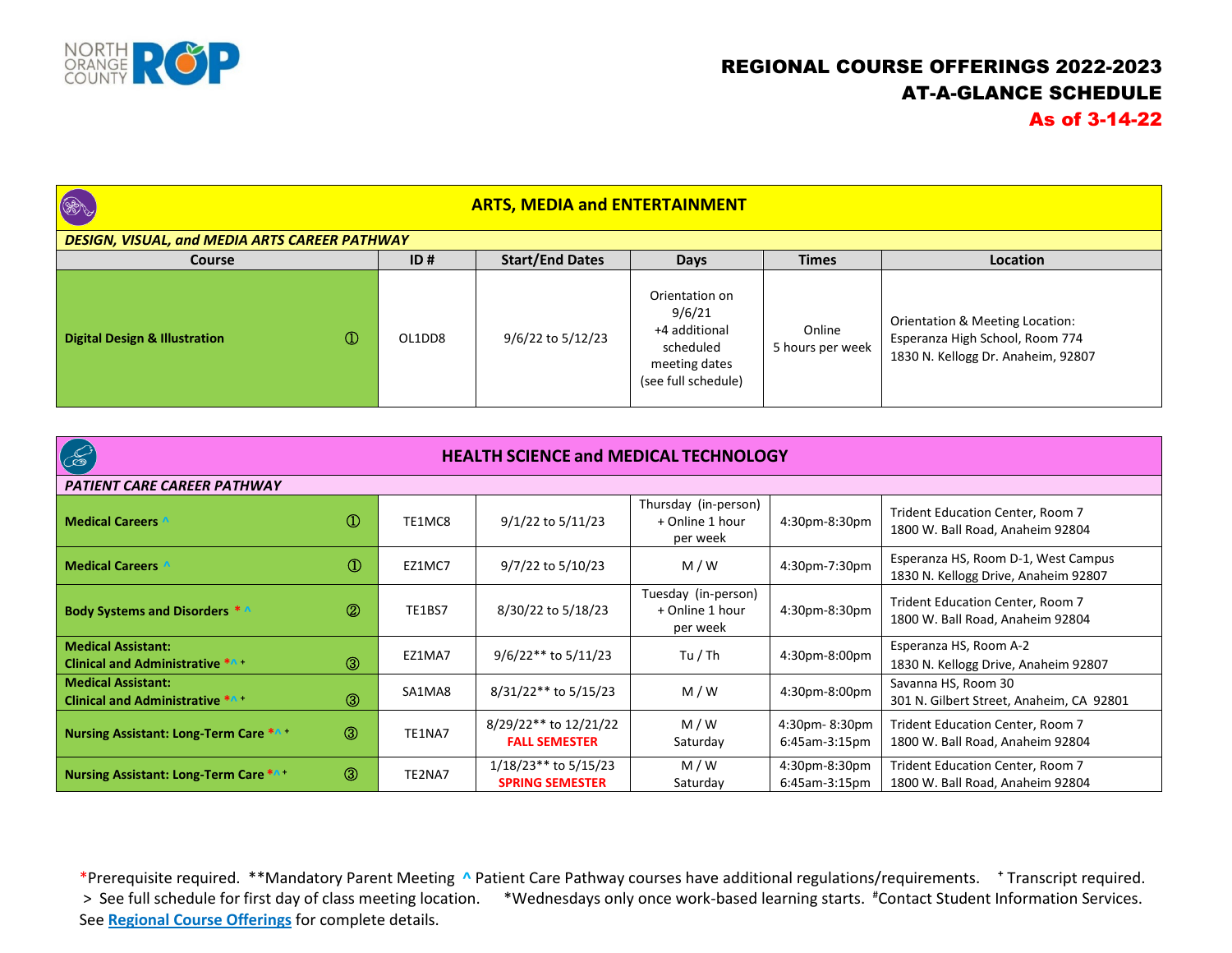

## **HOSPITALITY, TOURISM, and RECREATION**

| FOOD SERVICE and HOSPITALITY CAREER PATHWAY                                                        |               |        |                                              |         |               |                                                                                |
|----------------------------------------------------------------------------------------------------|---------------|--------|----------------------------------------------|---------|---------------|--------------------------------------------------------------------------------|
| <b>Introduction to Culinary Arts</b>                                                               | $\Omega$      | YL1IC7 | 8/30/22 to 5/16/23                           | Tu / Th | 4:30pm-7:00pm | Yorba Linda HS, Room 402<br>19900 Bastanchury Rd., Yorba Linda<br>92886        |
| <b>Culinary Arts *</b>                                                                             | $\circled{2}$ | YL1CA8 | 8/30/22 to 5/16/23                           | Tu / Th | 4:30pm-7:00pm | Yorba Linda HS, Room 402<br>19900 Bastanchury Rd., Yorba Linda<br>92886        |
| <b>Retail Restaurant/Food Service Occupations</b><br><b>Community Classroom (CC)</b>               |               | EC1RR9 | 8/31/22 to 5/17/23                           | M/W     | 4:30pm-7:00pm | El Camino Real HS, Room 108<br>1351 Orangethorpe Ave., Placentia 92870         |
| <b>Retail Restaurant/Food Service Occupations</b><br><b>Cooperative Vocational Education (CVE)</b> |               | EC1RR7 | 8/31/22 to 5/17/23<br>Open Entry/Exit        | W       | 4:30pm-7:00pm | El Camino Real HS, Room 108<br>1351 Orangethorpe Ave., Placentia 92870         |
| <b>HOSPITALITY, TOURISM and RECREATION CAREER PATHWAY</b>                                          |               |        |                                              |         |               |                                                                                |
| <b>Entertainment Park/Tourism Careers</b><br><b>Community Classroom (CC)</b>                       |               | KN1EP7 | 8/30/22 to 5/18/23                           | Tu / Th | 4:30pm-7:00pm | Knott's Berry Farm Training Center<br>8039 Beach Blvd., Buena Park, CA 90620 > |
| <b>Entertainment Park/Tourism Careers</b><br><b>Cooperative Vocational Education (CVE)</b>         |               | KN1EP9 | 8/30/22 to 5/16/23<br><b>Open Entry/Exit</b> | Tu      | 4:30pm-7:00pm | Knott's Berry Farm Training Center<br>8039 Beach Blvd., Buena Park, CA 90620 > |
| <b>Hotel and Hospitality Management</b><br><b>Community Classroom (CC)</b>                         |               | KN1HH8 | 8/31/22 to 5/17/23                           | $M/W^*$ | 4:30pm-7:00pm | Knott's Berry Farm Training Center<br>8039 Beach Blvd., Buena Park, CA 90620 > |

| <b>INFORMATION AND COMMUNICATION TECHNOLOGIES</b>   |               |        |                                              |                                                                                             |                            |                                                                                           |  |
|-----------------------------------------------------|---------------|--------|----------------------------------------------|---------------------------------------------------------------------------------------------|----------------------------|-------------------------------------------------------------------------------------------|--|
| <b>NETWORKING PATHWAY (CYBERSECURITY)</b>           |               |        |                                              |                                                                                             |                            |                                                                                           |  |
| <b>IT Fundamentals</b>                              | (1)           | KA1IT8 | 8/31/22 to 12/21/22<br><b>FALL SEMESTER</b>  | Orientation 8/31/22<br>+3 additional<br>scheduled<br>meeting dates<br>(see full schedule)   | Online<br>5 hours per week | <b>Orientation Location:</b><br>Katella HS, Room 806<br>2200 E. Wagner, Anaheim, CA 92806 |  |
| A+ Certification Training*                          | $\circled{2}$ | KA2AP8 | 1/11/23 to 5/18/23<br><b>SPRING SEMESTER</b> | Orientation 1/11/23<br>+3 additional<br>scheduled<br>meeting dates<br>(see full schedule)   | Online<br>5 hours per week | Orientation Location:<br>Katella HS, Room 806<br>2200 E. Wagner, Anaheim, CA 92806        |  |
| Cybersecurity I (Networking + and Security +) $*$ 3 |               | KA1NS7 | 9/6/22 to 5/15/23                            | Orientation on 9/6/22<br>+6 additional<br>scheduled<br>meeting dates<br>(see full schedule) | Online<br>5 hours per week | Orientation Location:<br>Katella HS, Room 806<br>2200 E. Wagner, Anaheim, CA 92806        |  |

 \*Prerequisite required. \*\*Mandatory Parent Meeting **^** Patient Care Pathway courses have additional regulations/requirements. **<sup>+</sup>** Transcript required. > See full schedule for first day of class meeting location. \*Wednesdays only once work-based learning starts. #Contact Student Information Services. See **Regional Course Offerings** for complete details.